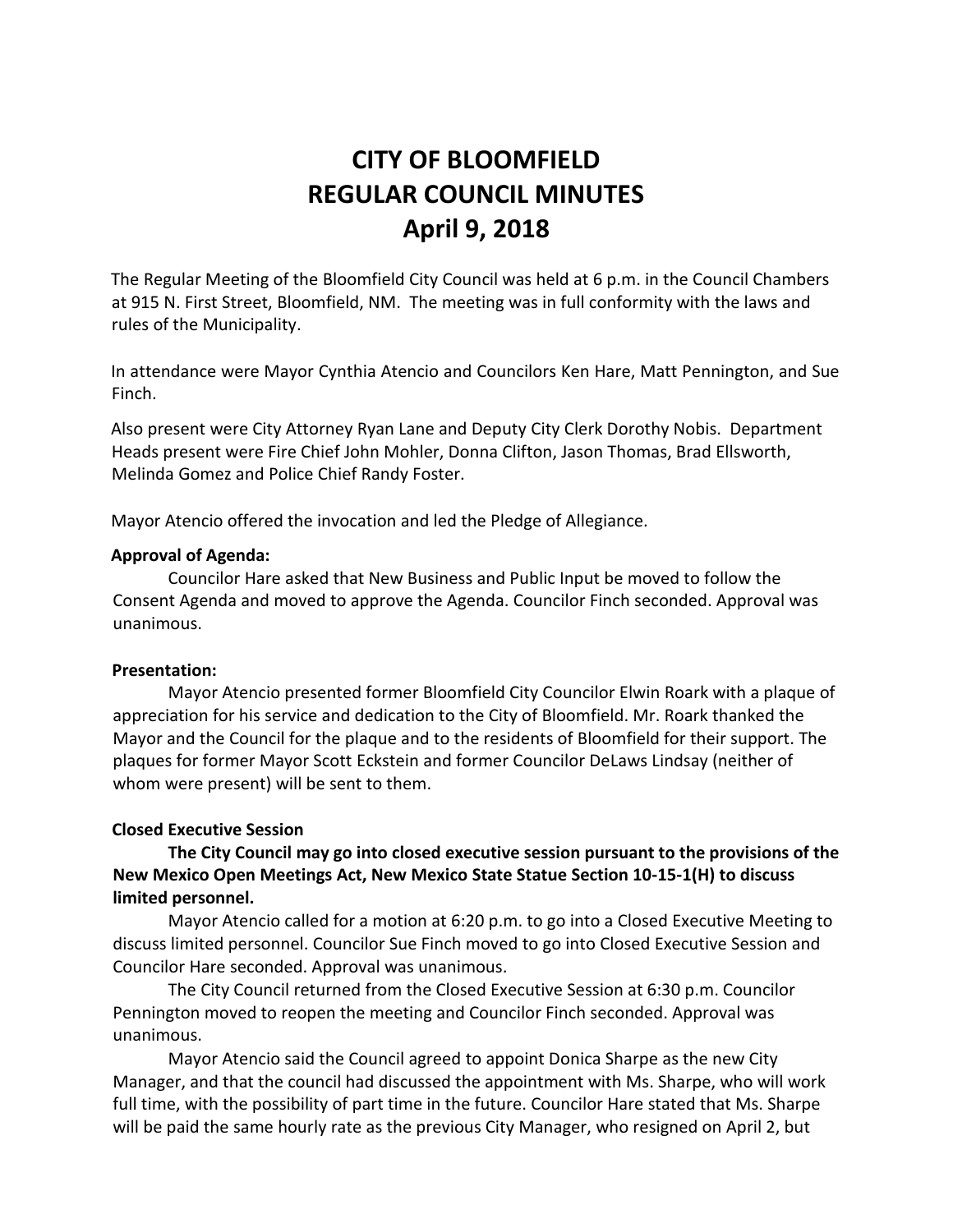will not receive benefits, which will save the City money. The Mayor and each Councilor praised the strengths of Ms. Sharpe and said they are pleased to have her as the City Manager. Ms. Sharpe was scheduled to begin working on Tuesday, April 10.

Councilor Hare also said that with the resignation of Erikka Martinez as the City Clerk, Deputy City Clerk Dorothy Nobis will assume those responsibilities.

#### **Consent Agenda:**

Councilor Pennington made a motion to approve the Consent Agenda with the corrections to the minutes and Councilor Finch seconded the motion. Approval was unanimous.

- *A. Approve Accounts Payable*
- *B. Approve Planning and Zoning Minutes from October 17, 2017*
- *C. Approve Regular Council Meeting Minutes for March 26, 2018*
- *D. Approve Special Work Session Minutes from March 30. 2018*

#### **New Business:**

Public Works Director Jason Thomas asked the Council to approve the Sale of Scrap Metal from the Municipal Operations Center. Councilor Hare moved to approve the sale and Council Finch seconded. Approval was unanimous.

Public Works Director Jason Thomas asked the Council to approve the Agreement for the City of Bloomfield and Four Corners Fast Pitch. Autumn McMurray shared some concerns of Four Corners Fast Pitch, including requesting the Council look at increasing the budget for the Parks Department to provide funding for baseball and soccer fields. She also expressed her appreciation to Melinda Gomez, Park and Recreation Director, and her staff for their efforts with the fields and for cooperating with the Four Corners Fast Pitch leadership. Ms. McMurray also said the program is losing players, who now play with the Aztec and Farmington teams. Councilor Hare suggested exit surveys be held with those players to help determine why they're moving to other teams.

Mayor Atencio said she'd like to have an advisory board to work with the Parks Department and residents to help prioritize and resolve issues. She also thanked Ms. McMurray and Four Corners Fast Pitch for bringing issues to the Council's attention.

Councilor Pennington moved to approve the agreement and Councilor Finch seconded. Approval was unanimous.

# **Public/ Department Head Input:**

Janet Mackey, Chairman of the Bloomfield Chamber of Commerce Board of Directors, shared upcoming Chamber events with the Council. Bloomfield Days will be held May 11-12.

David Rightmire encouraged the Council to provide more financial support for the Parks and Recreation Department.

Loretta Sanchez expressed her concerns about the number of dogs her neighbor has and the safety issues the dogs cause. Councilor Hare asked Ms. Sanchez to leave her telephone number with the Deputy City Clerk so staff can follow up on the situation.

Ray Barnes asked where the City stands regarding the Electric Utility lawsuit. City Attorney Ryan Lane said the lawsuit is still in litigation. Mayor Atencio and Councilor Hare said the city will hold town meetings to keep residents up-to-date on the process. Councilor Hare said the city has spent \$849,000 on the case thus far.